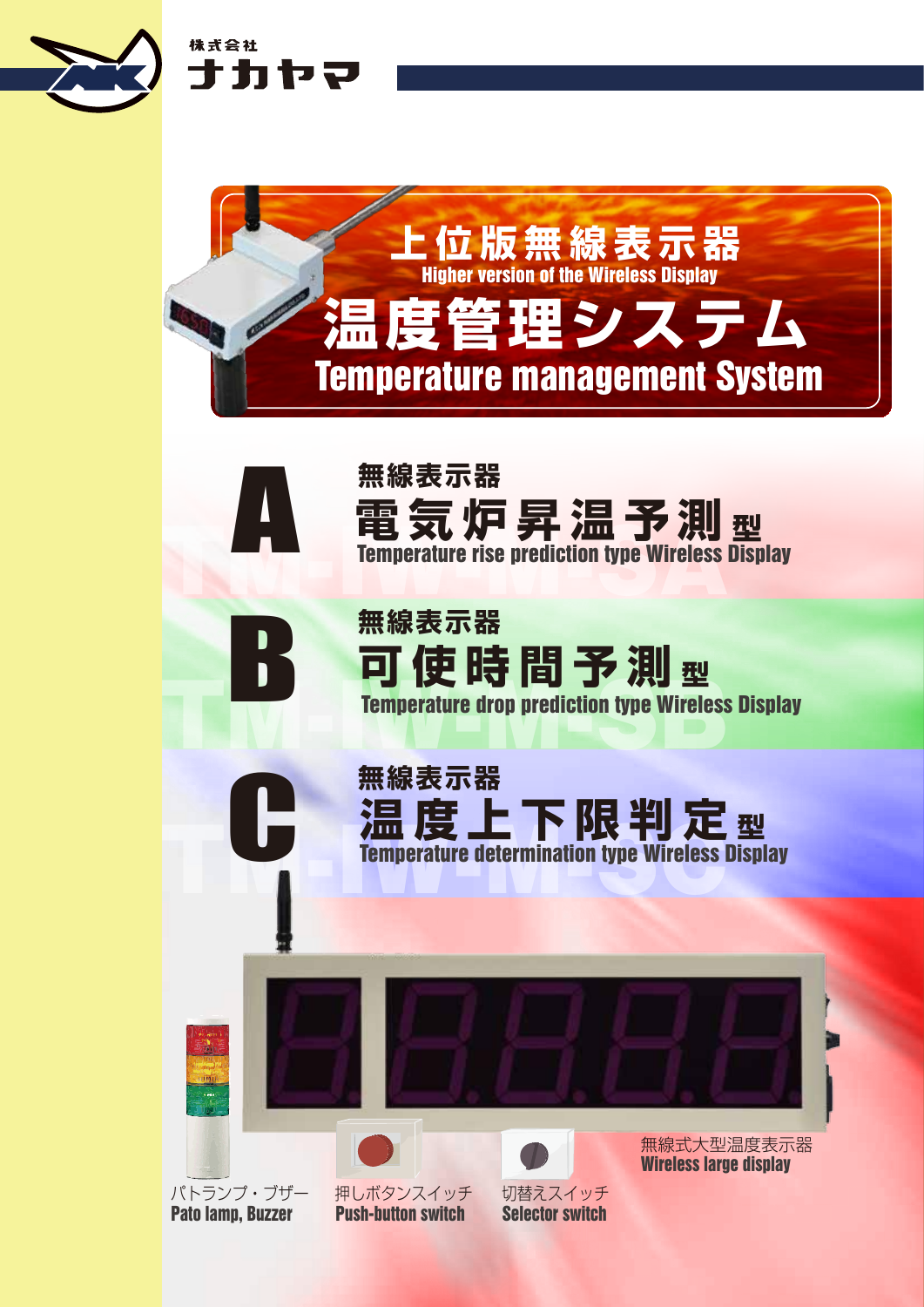## A. 電気炉昇温予測型無線表示器 Temperature rise prediction type Wireless Display

| 電気炉                     | <b>TMW-2000</b>   |
|-------------------------|-------------------|
| <b>Electric furnace</b> | TMW-3000 TMW-ZERO |
| 、対象                     | 使用機種              |
| <b>Object</b>           | <b>Use models</b> |

## 電気炉温度の上昇予測 Temperature rise prediction (Electric furnace)

1回の温度測定で電気炉の上昇終了まで再測定が不要 The re-measurement of the electric furnace is unnecessary until the temperature rise end



# B. 可使時間予測型無線表示器

Temperature drop prediction type Wireless Display

| 取鍋            | <b>TMW-2000</b>          |
|---------------|--------------------------|
| <b>Ladle</b>  | <b>TMW-3000 TMW-ZERO</b> |
| 対象            | 使用機種                     |
| <b>Object</b> | <b>Use models</b>        |

## Temperature drop prediction(Ladle) 取鍋温度の下降予測

1回の温度測定で取鍋の可使時間が分かり再測定が不要 The re-measurement in Ladle useable time is unnecessary





④ 測定温度表示 Temperature Measurement Display

⑤ 設定温度に達する予測時間の表示 Display a prediction of the aim arrival time

⑥ 温度表示 ( 自動 ) Temperature indication (automatically)

⑦ 設定温度に達する予測時間の表示 Display a prediction of the aim arrival time

⑧ 設定温度に達するまで繰り返し Repeated to a target temperature

▶ ⑨ 目標温度でブザー警告 / ランプ点灯 When temperature reaches an aim, a buzzer signal and a lamp turn on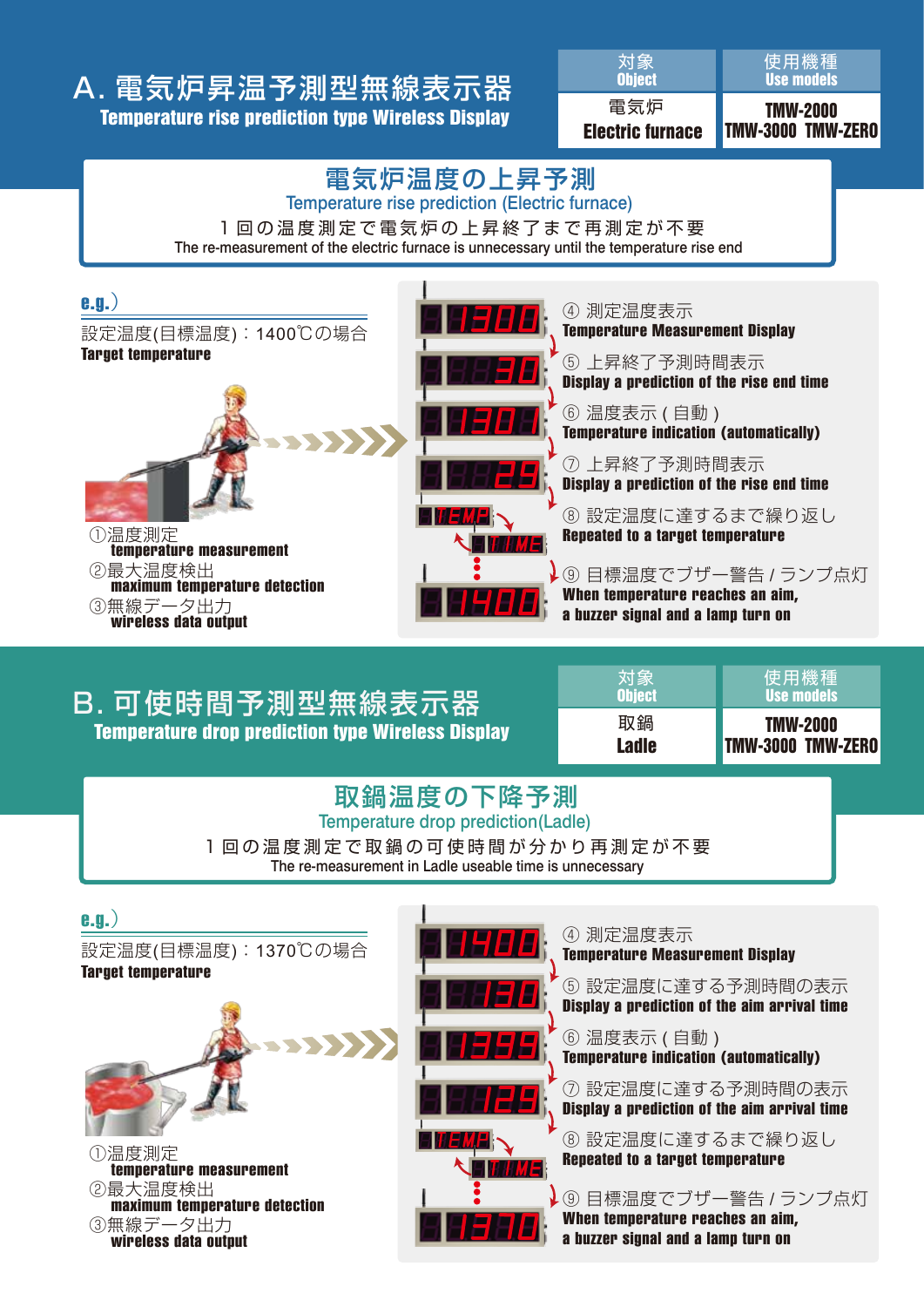## Temperature determination type Wireless Display C. 温度上下限警報型無線表示器

対象 **Object** 

電気炉、取鍋など Electric furnace,Ladle, etc. Use models 使用機種

TMW-2000 TMW-3000 TMW-ZERO



Usage examples 使用例